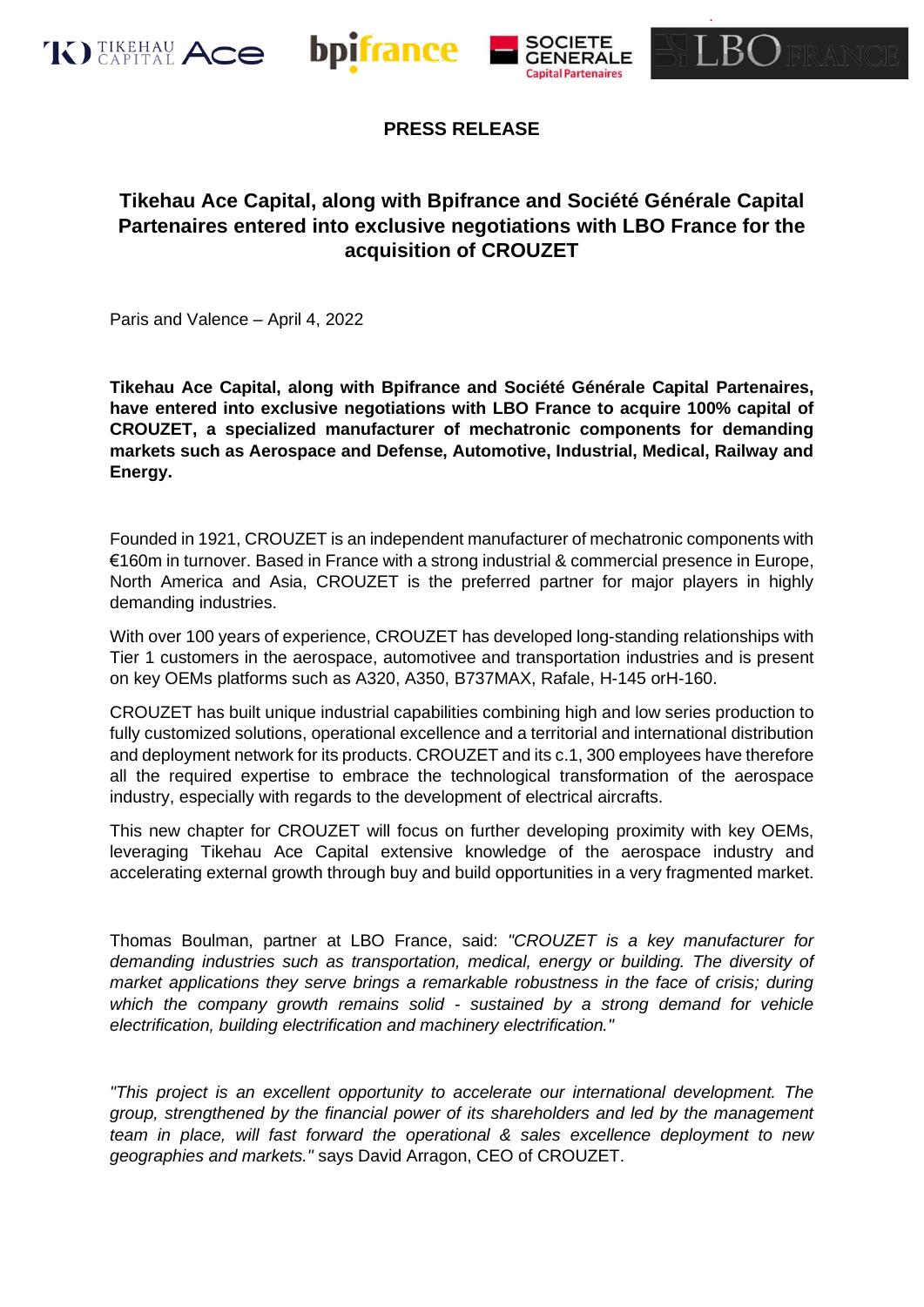





*"CROUZET is a strategic supplier for the French Aerospace & Defense supply chain and a key player to consolidate the electrical & electronic supplier industry; Tikehau Ace Capital is proud to succeed to LBO FRANCE as controlling shareholder and to accompany CROUZET in this new growth chapter."* said Marwan Lahoud, Executive Chairman and Franck Crépin, Managing Director – Tikehau Ace Capital.

*"As an active shareholder, we are very pleased to partner with Crouzet in its new development phase alongside Tikehau Ace Capital and Société Générale Capital Partenaires. We are fully convinced of the group's strategic positioning and of the management team's ability to deliver ambitious growth objectives."* add Eric Lefebvre, Managing Director and Samuel Dalens, Investment Director – Bpifrance Large Cap.

*"We are also delighted to support this new stage of Crouzet's development, driven by an experienced management team and supported by a trio of investors particularly suited to the strategy presented,"* says Cédric Camy-Debat, Investment Director – Société Générale Capital Partenaires.

The transaction remains subject to satisfaction of customary signing and closing conditions, and the parties expect to close mid-2022.

### **About Tikehau Ace Capital**

Tikehau Ace Capital is a private equity firm specialised in strategic industries and technologies, with €1.3 billion in assets under management. Founded in 2000, Tikehau Ace invests with a vertical approach, within strategic industries and technologies (Aerospace, Defense, Cybersecurity, etc.). Tikehau Ace Capital has built its model on partnerships with large corporates (including Airbus, Safran, Dassault Aviation, Thales, EDF, Naval Group, Sopra Steria), which invest in its funds. As an expert in these sectors and with a strong entrepreneurial and industrial culture, Tikehau Ace Capital supports the development of its investments over the long term with a differentiated strategy.

Tikehau Ace Capital is present in Paris, Toulouse and Madrid and benefits from the worldwide presence of Tikehau Capital.

[www.tikehau-ace.capital](http://www.tikehau-ace.capital/)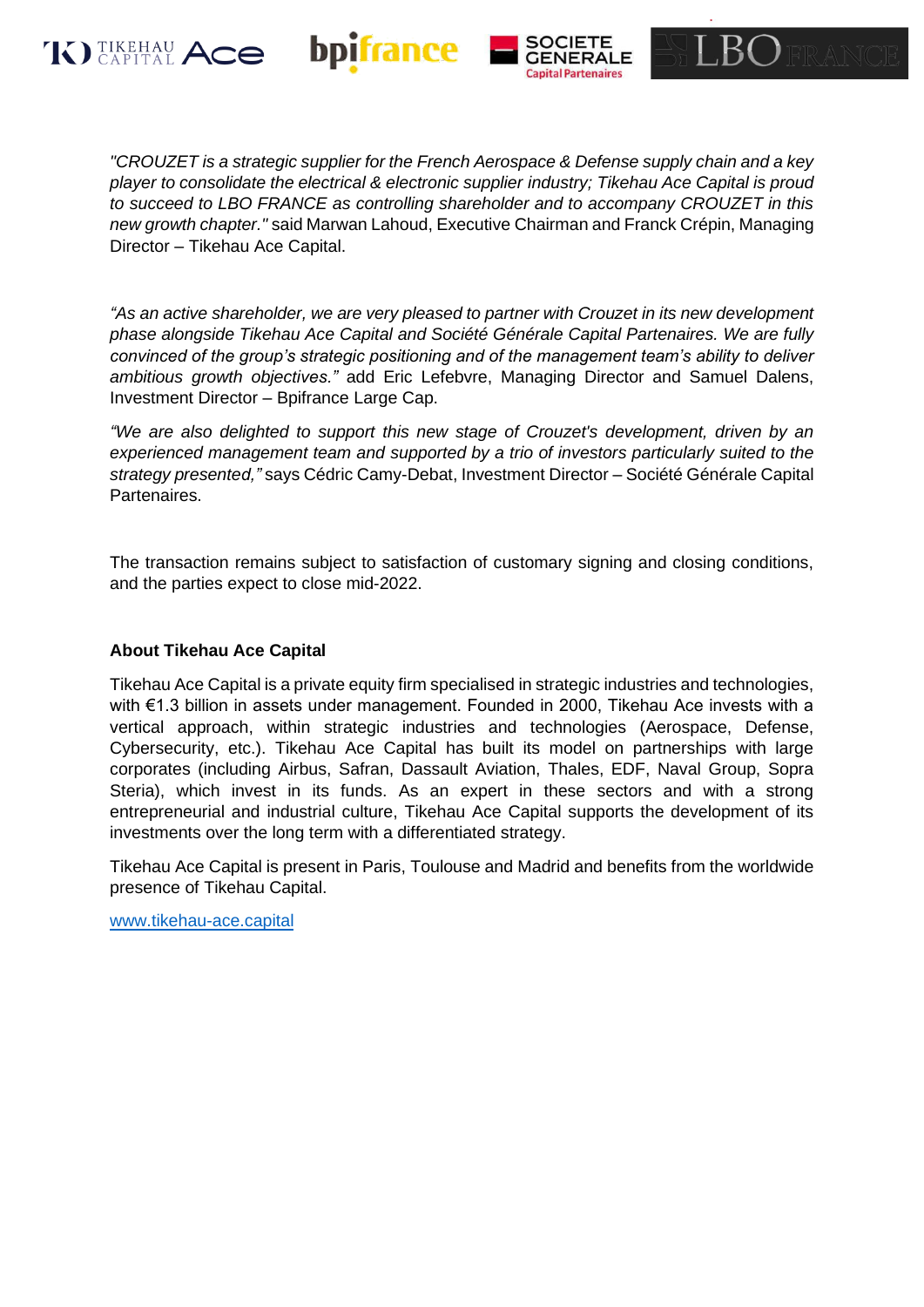





Bpifrance Investissement is the management company that handles Bpifrance's equity investments. Bpifrance is the French national investment bank: it finances businesses – at every stage of their development – through loans, guarantees, equity investments and export insurances. Bpifrance also provides extra financial services (training, consultancy) to help entrepreneurs meet their challenges (innovation, export…).

For more information, please visit: https://www.bpifrance.com/ Follow us on Twitter: @Bpifrance - @BpifrancePresse

Through its Large Cap team, Bpifrance invests through its own funds in French unlisted and listed companies (€20 billion in assets under management) and as a General Partner of the Lac1 fund (with an investment capacity of €4.2 billion, dedicated to French listed companies). The Large Cap team invests from €15 million to several hundred million euros in mid-size and large companies and large growth companies with a strong presence in France, to accelerate their development, stimulate their innovation activities, and support them in their external growth, in France and abroad.

#### **About Société Générale Capital Partenaires**

Société Générale Capital Partenaires (SGCP), a specialized subsidiary, invests on the account of Société Générale Group in French SMEs for amounts between €1 million to €35 million. For over 30 years, SGCP has provided advice and support to businesses at key stages of their existence: new phase of development, shareholder restructuring, optimization of the financial structure, transmission. Fully integrated into the network of the French retail bank, the SGCP team in Paris, Lyon, Bordeaux, Lille, Strasbourg, Rennes and Marseille work closely with French SMEs.

[https://capitalpartenaires.societegenerale.com](https://capitalpartenaires.societegenerale.com/)

#### **About LBO France**

As a key player in private equity with €6.5bn of commitments raised, LBO France is an independent company that has been supporting French and Italian companies in their growth for more than 30 years.

Its investment strategy is built on 5 distinct segments managed by dedicated teams:

- French Mid Cap Buyout through the White Knight funds and French-Italian Small Cap Buyout through the Hexagone/Small Caps Opportunities funds
- Venture Capital through the SISA/Digital Health funds
- Real Estate through the French White Stone, Lapillus and NewStone funds, and through the acquisition of the majority of Polis Fondi SGR, an Italian company with €800m AUM in Real Estate
- Debt, notably for Energy Infrastructure through EnergeaVITA
- Public Equity through the France Développement fund